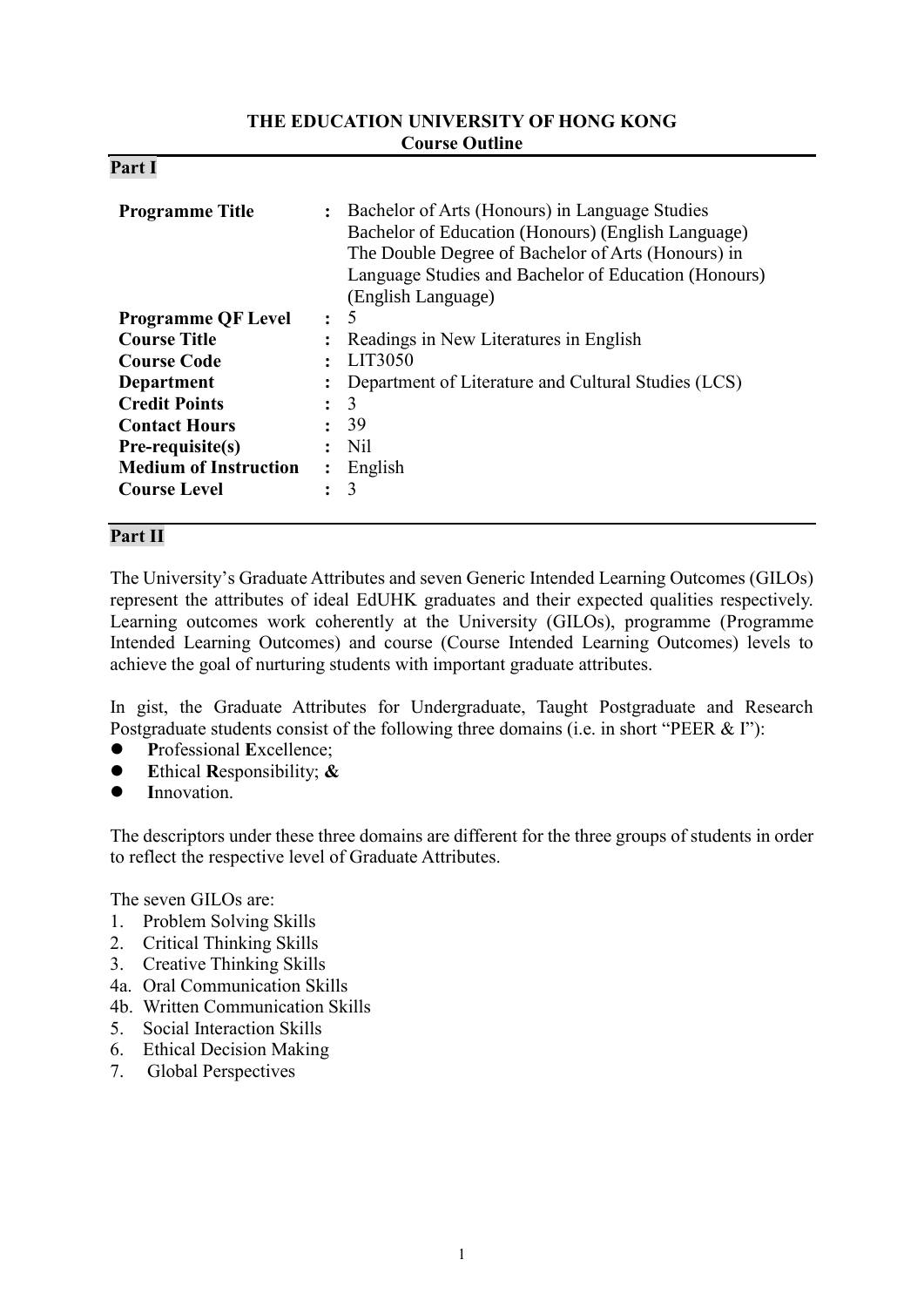#### **1. Course Synopsis**

This course explores literature written and published in English in the twenty-first century, including fiction, poetry, and works in emerging genres. The themes and meanings of literary texts are analyzed, discussed, and critiqued as in other literary studies courses, but this course also familiarizes and trains students in the processes of literary judgment that obtain in discussion of recently published works. In other words, students will participate, through discussion, debate, and book reviewing, in the shaping of contemporary literary taste. They will also explore the world marketplace for literature in English, including the basic elements of contemporary literary culture, like journals, festivals, prizes, and the publishing market. Despite the rivalry of other media and media technologies, works of literature remain central both to contemporary global culture and to the local community. This course invites students to participate in that culture and that community in an active, motivated way.

# **2. Course Intended Learning Outcomes (CILOs)**

*Upon completion of this course, students will be able to:*

- CILO<sup>1</sup> Demonstrate understanding of immediately contemporary literature written in English and the contexts in which that literature is written and read;
- CILO<sup>2</sup> Identify and analyse the literary conventions in immediately contemporary literary texts, and place those texts in relationship to previous literary traditions; and
- CILO<sup>3</sup> Critically analyze the thematic preoccupations of immediately contemporary literature in English, including issues of social, political, economic, and technological change that are shaping twenty-first century life.

# **3. Course Intended Language Learning Outcomes (CILLOs)**

*Upon completion of this course, students will be able to:*

CILLO<sup>1</sup> Demonstrate the ability to participate in verbal and written interpretation of literary texts.

## **4. Content, CILOs, CILLOs and Teaching & Learning Activities**

| <b>Course Content</b>                 | CILO <sub>s</sub> /<br><b>CILLOs</b> | <b>Suggested Teaching &amp;</b><br><b>Learning Activities</b> |
|---------------------------------------|--------------------------------------|---------------------------------------------------------------|
| Forms and genres of new literatures   | C <sub>L</sub> O <sub>L,2</sub>      | Lecture, group work,                                          |
| in English.                           | $CILLO_I$                            | readings.                                                     |
| The literary marketplace and the      | C <sub>LO</sub>                      | Lecture, group work,                                          |
| literary work in the context of       |                                      | Readings.                                                     |
| publishing, reviewing, literary       |                                      |                                                               |
| festivals, literary awards, and other |                                      |                                                               |
| dimensions of literary culture.       |                                      |                                                               |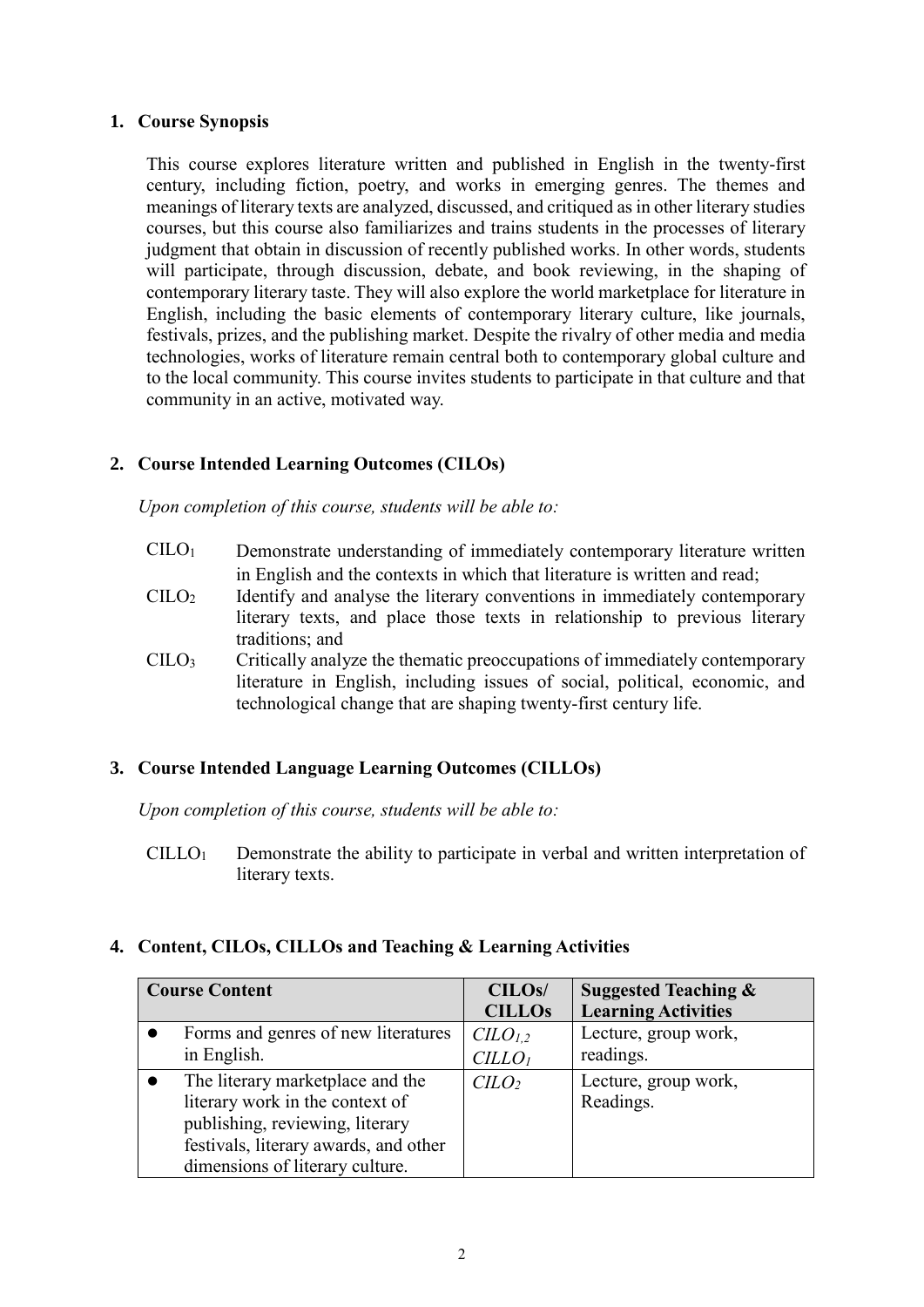| <b>Course Content</b>                                   | CILO <sub>s</sub> /<br><b>CILLOS</b>                           | <b>Suggested Teaching &amp;</b><br><b>Learning Activities</b> |
|---------------------------------------------------------|----------------------------------------------------------------|---------------------------------------------------------------|
| Major themes of contemporary<br>literatures in English. | C <sub>L</sub> O <sub>2,3</sub><br>CILLO <sub>1</sub><br>etc., | Lecture, group work,<br>readings.                             |

#### **5. Assessment**

|                  | <b>Assessment Tasks</b>                           | Weighting | CILO <sub>s</sub> /  |
|------------------|---------------------------------------------------|-----------|----------------------|
|                  |                                                   |           | <b>CILLOs</b>        |
| $\left(a\right)$ | <b>Individual Essay</b>                           | 50%       | CLO <sub>1,2,3</sub> |
|                  | Written analyzing contemporary literary texts and |           | CILLO <sub>1</sub>   |
|                  | the issues raised therein. (around 1,500 words)   |           |                      |
| (b)              | Discussion Leadership                             | 25%       | CLO <sub>1,2,3</sub> |
|                  | In a group, facilitate, perform, and/or lead      |           | CILLO <sub>1</sub>   |
|                  | discussion in class for about thirty minutes.     |           |                      |
| (c)              | <b>Participation Assignments</b>                  | 25%       | $CLO_{1,2,3}$        |
|                  | Multiple small-scale writing tasks, TBA.          |           | CILLO <sub>I</sub>   |
|                  |                                                   |           | 'etc.                |

# **6. Required Text(s)**

This course will read several works of contemporary literature that students will need to acquire on their own. Peripheral materials that will be provided by the instructor.

## **7. Recommended Readings**

Gregson, I. *Postmodern Literature*. New York: Oxford UP, 2004. Gupta, S. *Contemporary Literature: The Basics*. London: Routledge, 2012. Padley, S. *Key Concepts in Contemporary Literature.* Basingstoke: Palgrave, 2006. Armand, L., ed. *Contemporary Poetics*. Evanston: Northwestern UP, 2007. Cooke, J., ed. *Scenes of Intimacy: Reading, Writing, and Theorizing Contemporary Literature*. London: Bloomsbury, 2013.

## **8. Related Web Resources**

Poetry Foundation: www.poetryfoundation.org Electronic Poetry Center: http://epc.buffalo.edu Ubuweb:<http://www.ubuweb.com/>

## **9. Related Journals**